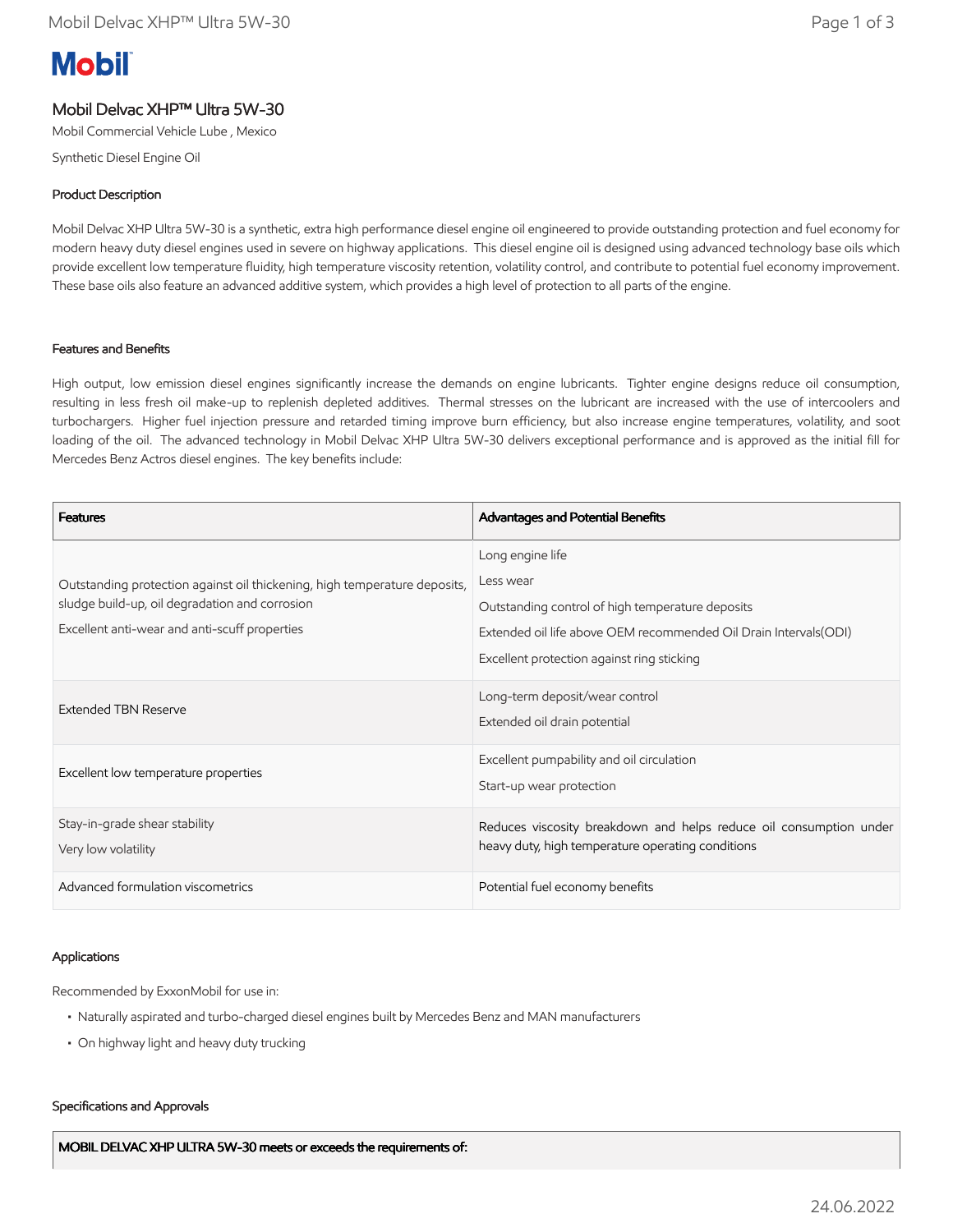| This product has the following builder approvals: |
|---------------------------------------------------|
| <b>MAN M 3277</b>                                 |
| <b>MAN M 3377</b>                                 |
| MTU Oil Category 3                                |

#### Properties and Specifications

| Property                                      |                  |
|-----------------------------------------------|------------------|
| Grade                                         | <b>SAE 5W-30</b> |
| Ash, Sulfated, mass%, ASTM D874               | 1.4              |
| Density @ 15 C, kg/m3, ASTM D4052             | 0.853            |
| Flash Point, Cleveland Open Cup, °C, ASTM D92 | 226              |
| Kinematic Viscosity @ 100 C, mm2/s, ASTM D445 | 11.8             |
| Kinematic Viscosity @ 40 C, mm2/s, ASTM D445  | 69.7             |
| Pour Point, °C, ASTM D97                      | $-42$            |
| Total Base Number, mgKOH/g, ASTM D2896        | 12.7             |
| Viscosity Index, ASTM D2270                   | 168              |

### Health and safety

Health and Safety recommendations for this product can be found on the Material Safety Data Sheet (MSDS) @ [http://www.msds.exxonmobil.com/psims](http://www.msds.exxonmobil.com/psims/psims.aspx) /psims.aspx

All trademarks used herein are trademarks or registered trademarks of Exxon Mobil Corporation or one of its subsidiaries unless indicated otherwise.

10-2020 ExxonMobil Mexico, S.A. de C.V. Poniente 146 No. 760 Col. Industrial Vallejo C.P. 02300 Mexico, Ciudad de Mexico

#### (01 52) 55 5-333-9602 (01 52) 1-800-90-739-00

Typical Properties are typical of those obtained with normal production tolerance and do not constitute a specification. Variations that do not affect product performance are to be expected during normal manufacture and at different blending locations. The information contained herein is subject to change without notice. All products may not be available locally. For more information, contact your local ExxonMobil contact or visit [www.exxonmobil.com](http://www.exxonmobil.com/)

ExxonMobil is comprised of numerous affiliates and subsidiaries, many with names that include Esso, Mobil, or ExxonMobil. Nothing in this document is intended to override or supersede the corporate separateness of local entities. Responsibility for local action and accountability remains with the local ExxonMobil-affiliate entities.